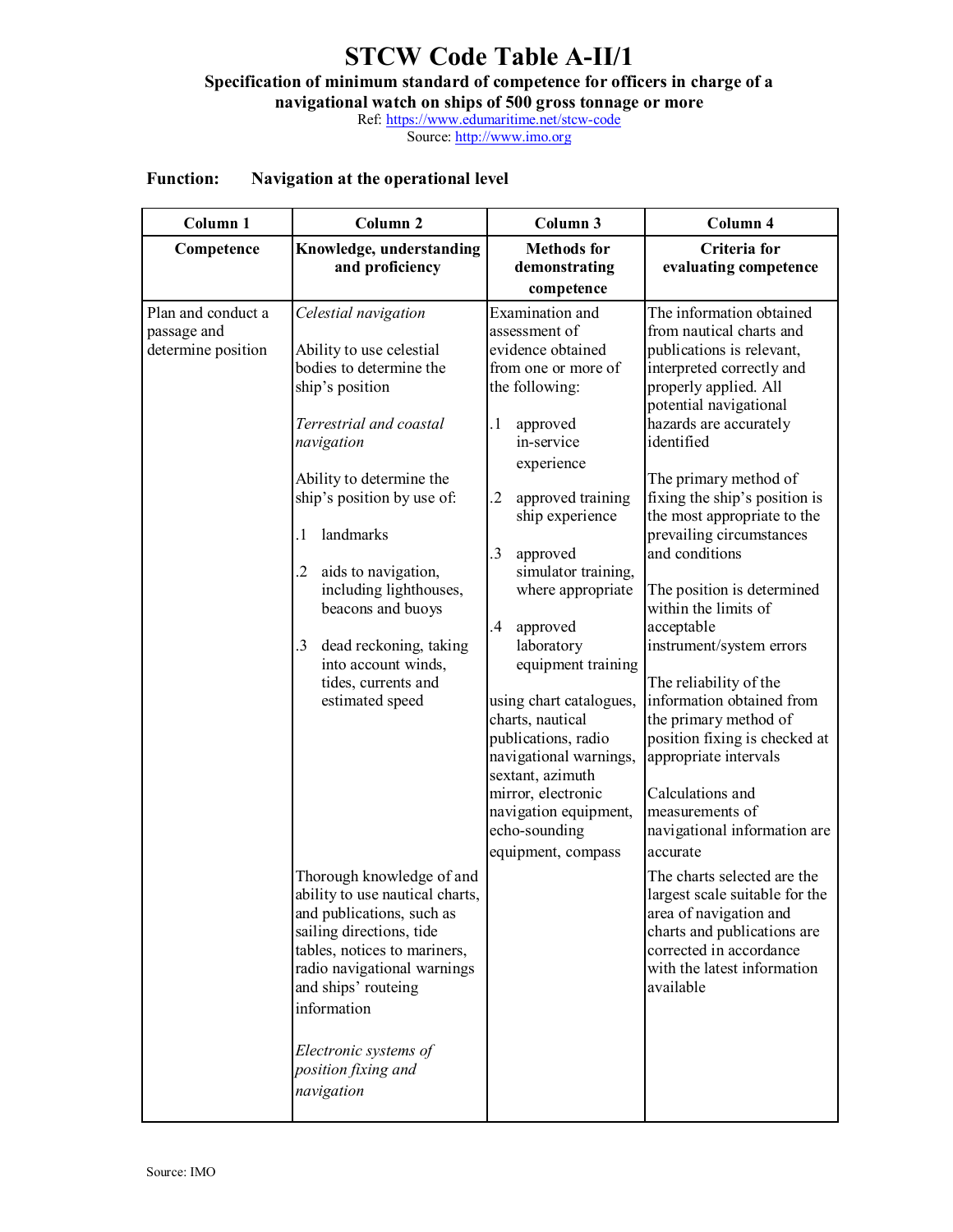| Column <sub>1</sub>                                                    | Column <sub>2</sub>                                                                                                                                                                                                                                                                                                                                                                | Column 3                                          | Column 4                                                                                                                                              |
|------------------------------------------------------------------------|------------------------------------------------------------------------------------------------------------------------------------------------------------------------------------------------------------------------------------------------------------------------------------------------------------------------------------------------------------------------------------|---------------------------------------------------|-------------------------------------------------------------------------------------------------------------------------------------------------------|
| Competence                                                             | Knowledge, understanding<br>and proficiency                                                                                                                                                                                                                                                                                                                                        | <b>Methods</b> for<br>demonstrating<br>competence | Criteria for<br>evaluating competence                                                                                                                 |
|                                                                        | Ability to determine the<br>ship's position by use of<br>electronic navigational aids                                                                                                                                                                                                                                                                                              |                                                   | Performance checks and<br>tests to navigation systems<br>comply with manufacturer's<br>recommendations and good<br>navigational practice              |
| Plan and conduct a<br>passage and<br>determine position<br>(continued) | Echo-sounders<br>Ability to operate the<br>equipment and apply the<br>information correctly<br>Compass – magnetic and<br>gyro<br>Knowledge of the principles<br>of magnetic and<br>gyro-compasses<br>Ability to determine errors<br>of the magnetic and<br>gyro-compasses, using<br>celestial and terrestrial<br>means, and to allow for such<br>errors<br>Steering control system |                                                   | Errors in magnetic and<br>gyro-compasses are<br>determined and correctly<br>applied to courses and<br>bearings                                        |
|                                                                        | Knowledge of steering<br>control systems, operational<br>procedures and change-over<br>from manual to automatic<br>control and vice versa.<br>Adjustment of controls for<br>optimum performance<br>Meteorology                                                                                                                                                                     |                                                   | The selection of the mode of<br>steering is the most suitable<br>for the prevailing weather,<br>sea and traffic conditions<br>and intended manoeuvres |
|                                                                        | Ability to use and interpret<br>information obtained from<br>shipborne meteorological<br>instruments                                                                                                                                                                                                                                                                               |                                                   | Measurements and<br>observations of weather<br>conditions are accurate and<br>appropriate to the passage                                              |
|                                                                        | Knowledge of the<br>characteristics of the various<br>weather systems, reporting<br>procedures and recording<br>systems                                                                                                                                                                                                                                                            |                                                   |                                                                                                                                                       |
|                                                                        | Ability to apply the<br>meteorological information<br>available                                                                                                                                                                                                                                                                                                                    |                                                   | Meteorological information<br>is correctly interpreted and<br>applied                                                                                 |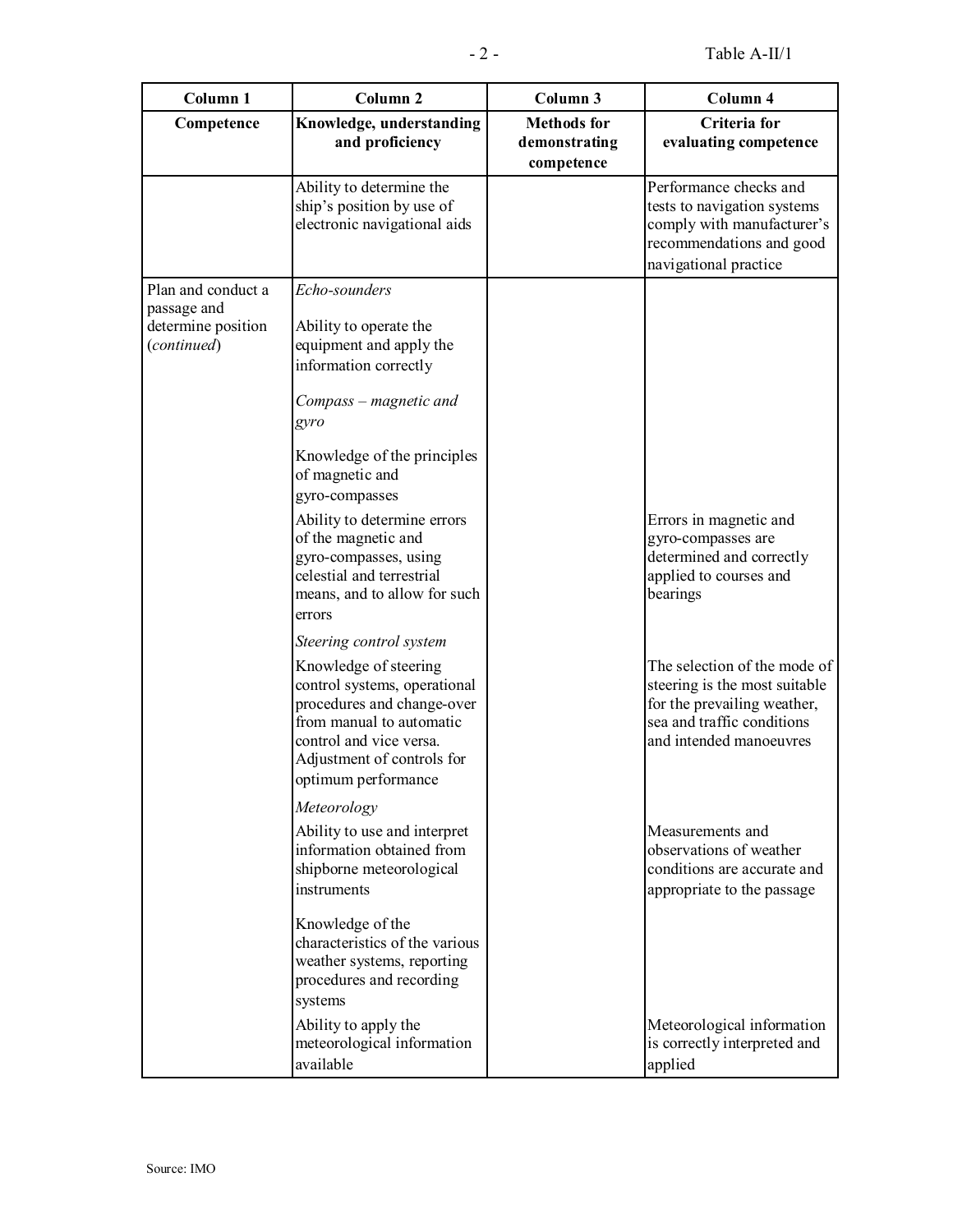| Column 1                              | Column <sub>2</sub>                                                                                                                                                                                                                                                                                                                                                                                                                                                                                                                                                                                                                                              | Column 3                                                                                                                                                                                                                                                                                                                         | Column 4                                                                                                                                                                                                                                                                                                                                                                                                                                                                                                                                                                                                                                                                                                                                                                                                                                                                                                   |
|---------------------------------------|------------------------------------------------------------------------------------------------------------------------------------------------------------------------------------------------------------------------------------------------------------------------------------------------------------------------------------------------------------------------------------------------------------------------------------------------------------------------------------------------------------------------------------------------------------------------------------------------------------------------------------------------------------------|----------------------------------------------------------------------------------------------------------------------------------------------------------------------------------------------------------------------------------------------------------------------------------------------------------------------------------|------------------------------------------------------------------------------------------------------------------------------------------------------------------------------------------------------------------------------------------------------------------------------------------------------------------------------------------------------------------------------------------------------------------------------------------------------------------------------------------------------------------------------------------------------------------------------------------------------------------------------------------------------------------------------------------------------------------------------------------------------------------------------------------------------------------------------------------------------------------------------------------------------------|
| Competence                            | Knowledge, understanding<br>and proficiency                                                                                                                                                                                                                                                                                                                                                                                                                                                                                                                                                                                                                      | <b>Methods</b> for<br>demonstrating<br>competence                                                                                                                                                                                                                                                                                | Criteria for<br>evaluating competence                                                                                                                                                                                                                                                                                                                                                                                                                                                                                                                                                                                                                                                                                                                                                                                                                                                                      |
| Maintain a safe<br>navigational watch | Watchkeeping<br>Thorough knowledge of the<br>content, application and<br>intent of the International<br>Regulations for Preventing<br>Collisions at Sea, 1972, as<br>amended<br>Thorough knowledge of the<br>Principles to be observed in<br>keeping a navigational<br>watch<br>The use of routeing in<br>accordance with the General<br>Provisions on Ships'<br>Routeing<br>The use of information from<br>navigational equipment for<br>maintaining a safe<br>navigational watch<br>Knowledge of blind pilotage<br>techniques<br>The use of reporting in<br>accordance with the General<br>Principles for Ship<br>Reporting Systems and with<br>VTS procedures | Examination and<br>assessment of<br>evidence obtained<br>from one or more of<br>the following:<br>$\cdot$ 1<br>approved<br>in-service<br>experience;<br>approved training<br>$\mathbf{2}$<br>ship experience<br>.3<br>approved<br>simulator training,<br>where appropriate<br>approved<br>.4<br>laboratory<br>equipment training | The conduct, handover and<br>relief of the watch conforms<br>with accepted principles and<br>procedures<br>A proper look-out is<br>maintained at all times and<br>in such a way as to conform<br>to accepted principles and<br>procedures<br>Lights, shapes and sound<br>signals conform with the<br>requirements contained in<br>the International<br>Regulations for Preventing<br>Collisions at Sea, 1972, as<br>amended, and are correctly<br>recognized<br>The frequency and extent of<br>monitoring of traffic, the<br>ship and the environment<br>conform with accepted<br>principles and procedures<br>A proper record is<br>maintained of the<br>movements and activities<br>relating to the navigation of<br>the ship<br>Responsibility for the safety<br>of navigation is clearly<br>defined at all times,<br>including periods when the<br>master is on the bridge and<br>while under pilotage |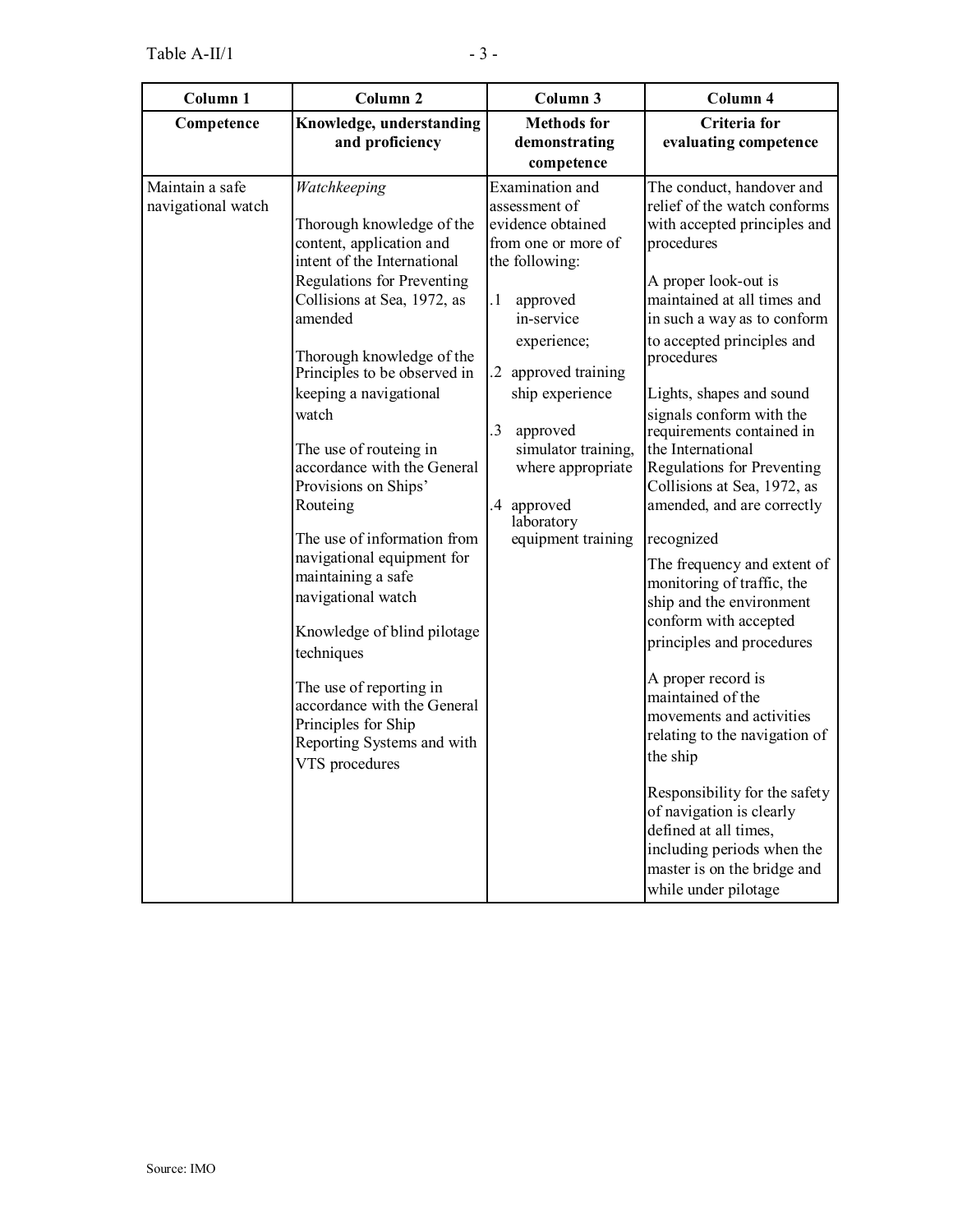| Column <sub>1</sub>                                                                                                                                                                                                                                                                                    | Column <sub>2</sub>                                                                                                                                                                                                                                                                                                            | Column 3                                                                                                   | Column 4                                                                                                                                                                          |
|--------------------------------------------------------------------------------------------------------------------------------------------------------------------------------------------------------------------------------------------------------------------------------------------------------|--------------------------------------------------------------------------------------------------------------------------------------------------------------------------------------------------------------------------------------------------------------------------------------------------------------------------------|------------------------------------------------------------------------------------------------------------|-----------------------------------------------------------------------------------------------------------------------------------------------------------------------------------|
| Competence                                                                                                                                                                                                                                                                                             | Knowledge, understanding<br>and proficiency                                                                                                                                                                                                                                                                                    | <b>Methods</b> for<br>demonstrating<br>competence                                                          | Criteria for<br>evaluating competence                                                                                                                                             |
| Maintain a safe<br>navigational watch<br>(continued)                                                                                                                                                                                                                                                   | Bridge resource<br>management<br>Knowledge of bridge<br>resource management                                                                                                                                                                                                                                                    | Assessment of<br>evidence obtained<br>from one or more of<br>the following:                                | Resources are allocated and<br>assigned as needed in<br>correct priority to perform<br>necessary tasks                                                                            |
|                                                                                                                                                                                                                                                                                                        | principles, including:<br>allocation, assignment,<br>.1<br>and prioritization of<br>resources<br>effective<br>$\overline{2}$                                                                                                                                                                                                   | $\cdot$<br>approved training<br>$\cdot$<br>approved<br>in-service<br>experience<br>.3<br>approved          | Communication is clearly<br>and unambiguously given<br>and received<br>Questionable decisions<br>and/or actions result in<br>appropriate challenge and                            |
|                                                                                                                                                                                                                                                                                                        | communication<br>3<br>assertiveness and<br>leadership<br>.4 obtaining and<br>maintaining situational<br>awareness                                                                                                                                                                                                              | simulator training                                                                                         | response<br>Effective leadership<br>behaviours are identified<br>Team member(s) share<br>accurate understanding of<br>current and predicted vessel<br>state, navigation path, and |
| Use of radar and                                                                                                                                                                                                                                                                                       | consideration of team<br>.5<br>experience<br>Radar navigation                                                                                                                                                                                                                                                                  | Assessment of                                                                                              | external environment<br>Information obtained from                                                                                                                                 |
| ARPA to maintain<br>safety of navigation<br>Note: Training and<br>assessment in the use<br>of ARPA is not<br>required for those<br>who serve<br>exclusively on ships<br>not fitted with<br>ARPA. This<br>limitation shall be<br>reflected in the<br>endorsement issued<br>to the seafarer<br>concerned | Knowledge of the<br>fundamentals of radar and<br>automatic radar plotting aids<br>(ARPA)<br>Ability to operate and to<br>interpret and analyse<br>information obtained from<br>radar, including the<br>following:<br>Performance, including:<br>factors affecting<br>.1<br>performance and<br>accuracy<br>setting up and<br>.2 | evidence obtained<br>from approved radar<br>simulator and ARPA<br>simulator plus in-<br>service experience | radar and ARPA is correctly<br>interpreted and analysed,<br>taking into account the<br>limitations of the equipment<br>and prevailing<br>circumstances and<br>conditions          |
|                                                                                                                                                                                                                                                                                                        | maintaining displays<br>detection of<br>3.<br>misrepresentation of<br>information, false<br>echoes, sea return, etc.,<br>racons and SARTs                                                                                                                                                                                      |                                                                                                            |                                                                                                                                                                                   |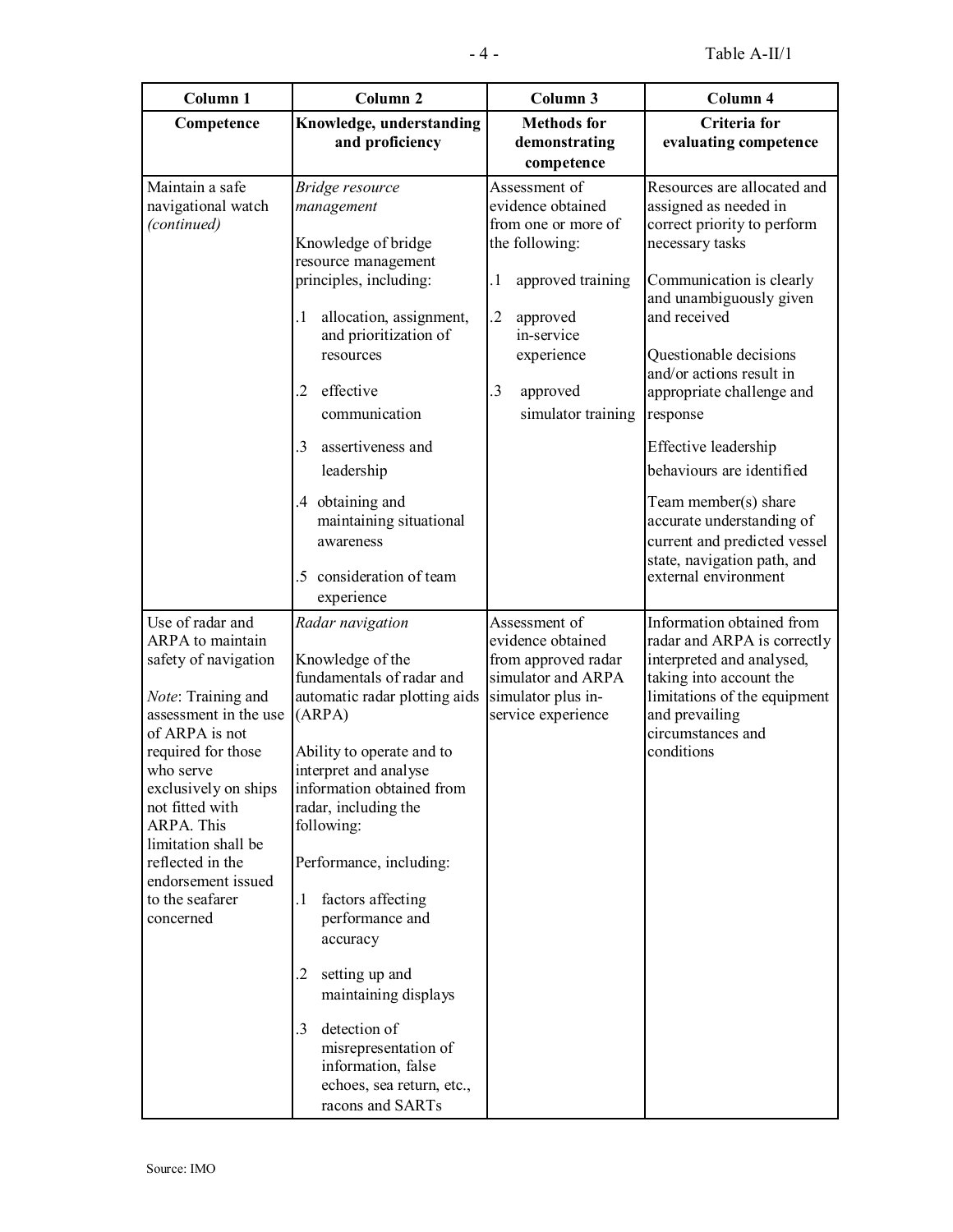| Column <sub>1</sub>                                                                                                                                                                                                                                                                                                                              | Column <sub>2</sub>                                                                                                                                                                                                                                                                                                                                                                                                                                                                                                                                                                        | Column 3                                          | Column 4                                                                                                                                                                                                                                                                                                                                                                                                                                                                                                                                                                                                                                                                                                        |
|--------------------------------------------------------------------------------------------------------------------------------------------------------------------------------------------------------------------------------------------------------------------------------------------------------------------------------------------------|--------------------------------------------------------------------------------------------------------------------------------------------------------------------------------------------------------------------------------------------------------------------------------------------------------------------------------------------------------------------------------------------------------------------------------------------------------------------------------------------------------------------------------------------------------------------------------------------|---------------------------------------------------|-----------------------------------------------------------------------------------------------------------------------------------------------------------------------------------------------------------------------------------------------------------------------------------------------------------------------------------------------------------------------------------------------------------------------------------------------------------------------------------------------------------------------------------------------------------------------------------------------------------------------------------------------------------------------------------------------------------------|
| Competence                                                                                                                                                                                                                                                                                                                                       | Knowledge, understanding<br>and proficiency                                                                                                                                                                                                                                                                                                                                                                                                                                                                                                                                                | <b>Methods</b> for<br>demonstrating<br>competence | Criteria for<br>evaluating competence                                                                                                                                                                                                                                                                                                                                                                                                                                                                                                                                                                                                                                                                           |
| Use of radar and<br>ARPA to maintain<br>safety of navigation<br>(continued)<br>Note: Training and<br>assessment in the use<br>of ARPA is not<br>required for those<br>who serve<br>exclusively on ships<br>not fitted with<br><b>ARPA.</b> This<br>limitation shall be<br>reflected in the<br>endorsement issued<br>to the seafarer<br>concerned | Use, including:<br>range and bearing;<br>$\cdot$ 1<br>course and speed of<br>other ships; time and<br>distance of closest<br>approach of crossing,<br>meeting overtaking<br>ships<br>identification of critical<br>$\overline{2}$<br>echoes; detecting course<br>and speed changes of<br>other ships; effect of<br>changes in own ship's<br>course or speed or both<br>3<br>application of the<br>International<br>Regulations for<br>Preventing Collisions at<br>Sea, 1972, as amended<br>plotting techniques and<br>.4<br>relative- and true-<br>motion concepts<br>.5 parallel indexing |                                                   | Action taken to avoid a<br>close encounter or collision<br>with other vessels is in<br>accordance with the<br><b>International Regulations</b><br>for Preventing Collisions at<br>Sea, 1972, as amended<br>Decisions to amend course<br>and/or speed are both timely<br>and in accordance with<br>accepted navigation practice<br>Adjustments made to the<br>ship's course and speed<br>maintain safety of<br>navigation<br>Communication is clear,<br>concise and acknowledged<br>at all times in a seamanlike<br>manner<br>Manoeuvring signals are<br>made at the appropriate time<br>and are in accordance with<br>the International<br>Regulations<br>for Preventing Collisions<br>at Sea, 1972, as amended |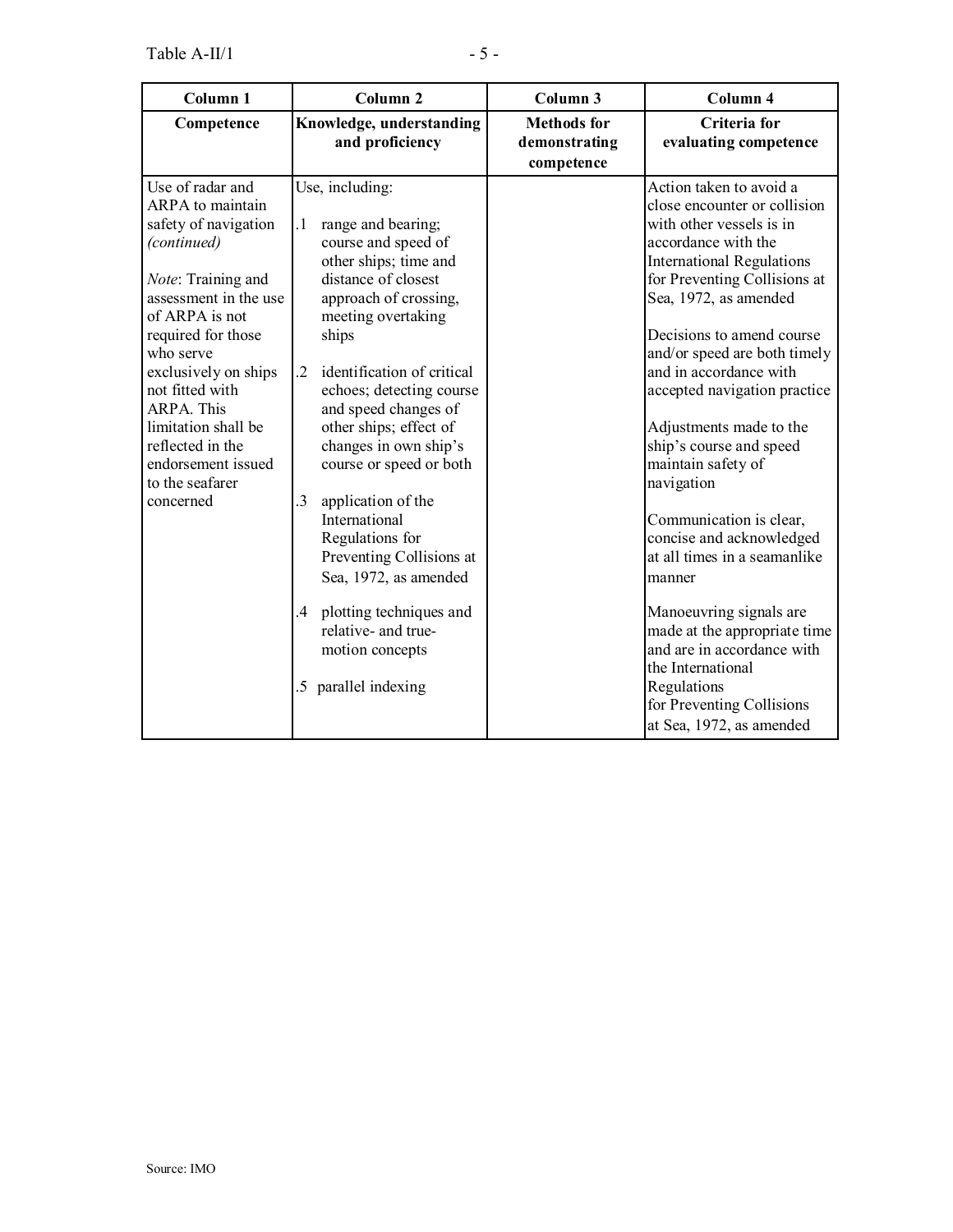| Column 1                                                                                                                                                                                                                                                                                                                                  | Column <sub>2</sub>                                                                                                                                                                                                                                                                                                                                                                                                                                                                                                                                                                                 | Column 3                                                                                                                                                                                 | Column 4                                                                                                                                                                                                                                                                                                                                 |
|-------------------------------------------------------------------------------------------------------------------------------------------------------------------------------------------------------------------------------------------------------------------------------------------------------------------------------------------|-----------------------------------------------------------------------------------------------------------------------------------------------------------------------------------------------------------------------------------------------------------------------------------------------------------------------------------------------------------------------------------------------------------------------------------------------------------------------------------------------------------------------------------------------------------------------------------------------------|------------------------------------------------------------------------------------------------------------------------------------------------------------------------------------------|------------------------------------------------------------------------------------------------------------------------------------------------------------------------------------------------------------------------------------------------------------------------------------------------------------------------------------------|
| Competence                                                                                                                                                                                                                                                                                                                                | Knowledge, understanding<br>and proficiency                                                                                                                                                                                                                                                                                                                                                                                                                                                                                                                                                         | <b>Methods</b> for<br>demonstrating<br>competence                                                                                                                                        | Criteria for<br>evaluating competence                                                                                                                                                                                                                                                                                                    |
| Use of radar and<br>ARPA to maintain<br>safety of navigation<br>(continued)<br>Note: Training and<br>assessment in the use<br>of ARPA is not<br>required for those<br>who serve<br>exclusively on ships<br>not fitted with<br>ARPA. This<br>limitation shall be<br>reflected in the<br>endorsement issued<br>to the seafarer<br>concerned | Principal types of ARPA,<br>their display characteristics,<br>performance standards and<br>the dangers of over-reliance<br>on ARPA<br>Ability to operate and to<br>interpret and analyse<br>information obtained from<br>ARPA, including:<br>system performance and<br>.1<br>accuracy, tracking<br>capabilities and<br>limitations, and<br>processing delays<br>use of operational<br>.2<br>warnings and system<br>tests<br>.3<br>methods of target<br>acquisition and their<br>limitations<br>.4 true and relative vectors,<br>graphic representation<br>of target information<br>and danger areas |                                                                                                                                                                                          |                                                                                                                                                                                                                                                                                                                                          |
|                                                                                                                                                                                                                                                                                                                                           | .5<br>deriving and analysing<br>information, critical<br>echoes, exclusion areas<br>and trial manoeuvres                                                                                                                                                                                                                                                                                                                                                                                                                                                                                            |                                                                                                                                                                                          |                                                                                                                                                                                                                                                                                                                                          |
| Use of ECDIS to                                                                                                                                                                                                                                                                                                                           | Navigation using ECDIS                                                                                                                                                                                                                                                                                                                                                                                                                                                                                                                                                                              | Examination and                                                                                                                                                                          | Monitors information on                                                                                                                                                                                                                                                                                                                  |
| navigation<br>Note: Training and<br>assessment in the use<br>of ECDIS is not<br>required for those<br>who serve<br>exclusively on ships<br>not fitted with<br><b>ECDIS</b><br>These limitations<br>shall be reflected in                                                                                                                  | maintain the safety of Knowledge of the capability<br>and limitations of ECDIS<br>operations, including:<br>a thorough<br>$\cdot$<br>understanding of<br><b>Electronic Navigational</b><br>Chart (ENC) data, data<br>accuracy, presentation<br>rules, display options<br>and other chart data<br>formats<br>the dangers of<br>.2                                                                                                                                                                                                                                                                    | assessment of<br>evidence obtained<br>from one or more of<br>the following:<br>$\cdot$<br>approved training<br>ship experience<br>$\overline{2}$<br>approved ECDIS<br>simulator training | ECDIS in a manner that<br>contributes to safe<br>navigation<br>Information obtained from<br>ECDIS (including radar<br>overlay and/or radar<br>tracking functions, when<br>fitted) is correctly<br>interpreted and analysed,<br>taking into account the<br>limitations of the<br>equipment, all connected<br>sensors (including radar and |
| the endorsements<br>issued to the seafarer<br>concerned                                                                                                                                                                                                                                                                                   | over-reliance<br>$\cdot$ 3<br>familiarity with the<br>functions of ECDIS                                                                                                                                                                                                                                                                                                                                                                                                                                                                                                                            |                                                                                                                                                                                          | AIS where interfaced), and<br>prevailing circumstances<br>and conditions                                                                                                                                                                                                                                                                 |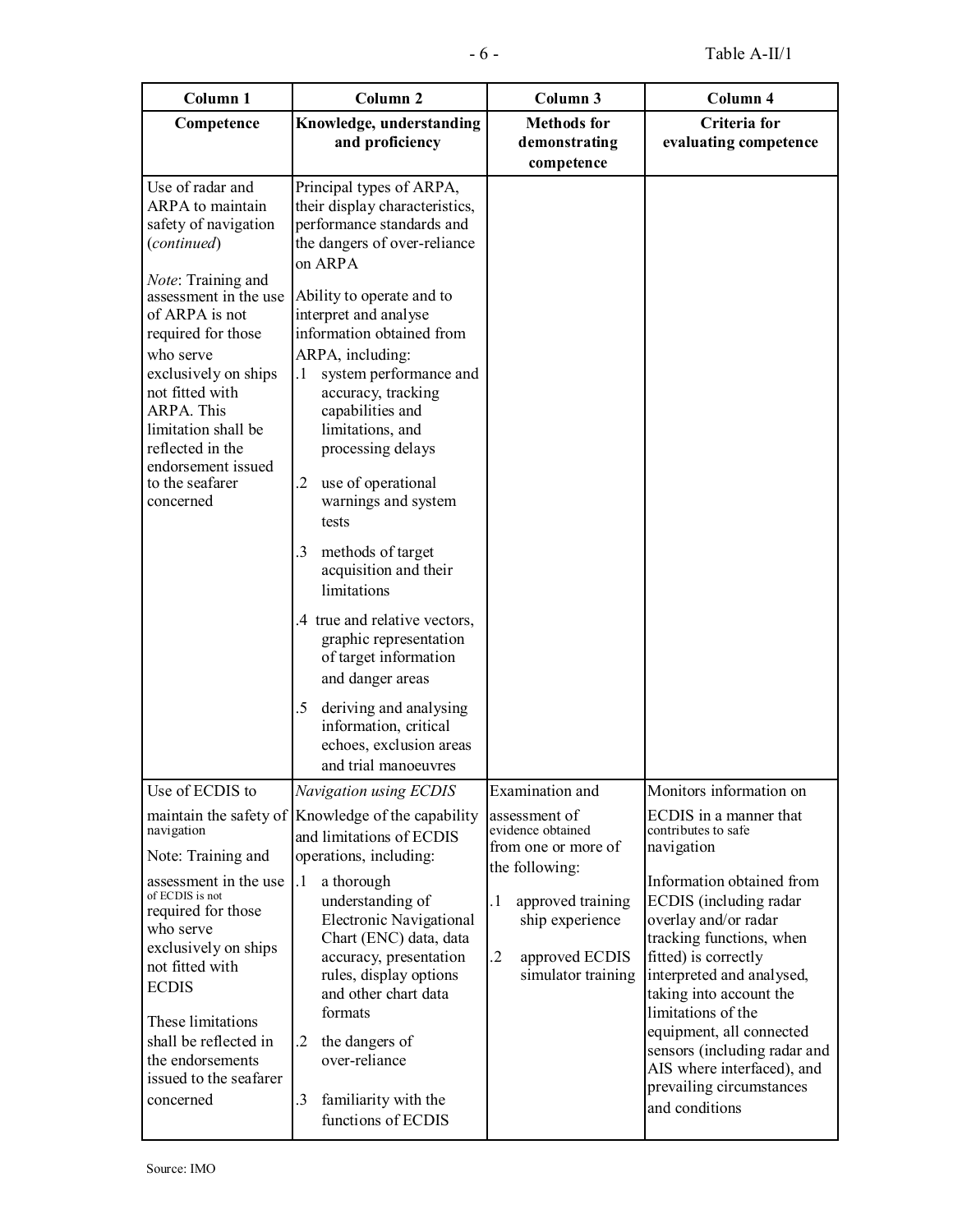| Column 1   | Column <sub>2</sub>                                                                                                                                                                                                                                                                                                                             | Column 3                                          | Column 4                                                                                                                                                                                                                                                           |
|------------|-------------------------------------------------------------------------------------------------------------------------------------------------------------------------------------------------------------------------------------------------------------------------------------------------------------------------------------------------|---------------------------------------------------|--------------------------------------------------------------------------------------------------------------------------------------------------------------------------------------------------------------------------------------------------------------------|
| Competence | Knowledge, understanding<br>and proficiency                                                                                                                                                                                                                                                                                                     | <b>Methods</b> for<br>demonstrating<br>competence | Criteria for<br>evaluating competence                                                                                                                                                                                                                              |
|            | required by performance<br>standards in force                                                                                                                                                                                                                                                                                                   |                                                   |                                                                                                                                                                                                                                                                    |
|            | Proficiency in operation,<br>interpretation, and analysis<br>of information obtained<br>from ECDIS, including:<br>.1 use of functions that are<br>integrated with other<br>navigation systems in<br>various installations,<br>including proper<br>functioning and<br>adjustment to desired<br>settings                                          |                                                   | Safety of navigation is<br>maintained through<br>adjustments made to the<br>ship's course and speed<br>through ECDIS-controlled<br>track-keeping functions<br>(when fitted)<br>Communication is clear,<br>concise and acknowledged<br>at all times in a seamanlike |
|            | safe monitoring and<br>.2<br>adjustment of<br>information, including<br>own position, sea area<br>display, mode and<br>orientation, chart data<br>displayed, route<br>monitoring, user-created<br>information layers,<br>contacts (when<br>interfaced with AIS<br>and/or radar tracking)<br>and radar overlay<br>functions (when<br>interfaced) |                                                   | manner                                                                                                                                                                                                                                                             |
|            | 3 confirmation of vessel<br>position by alternative<br>means                                                                                                                                                                                                                                                                                    |                                                   |                                                                                                                                                                                                                                                                    |
|            | .4 efficient use of settings<br>to ensure conformance<br>to operational<br>procedures, including<br>alarm parameters for<br>anti-grounding,<br>proximity to contacts<br>and special areas,<br>completeness of chart<br>data and chart update<br>status, and backup<br>arrangements                                                              |                                                   |                                                                                                                                                                                                                                                                    |
|            | adjustment of settings<br>$.5\,$<br>and values to suit the<br>present conditions                                                                                                                                                                                                                                                                |                                                   |                                                                                                                                                                                                                                                                    |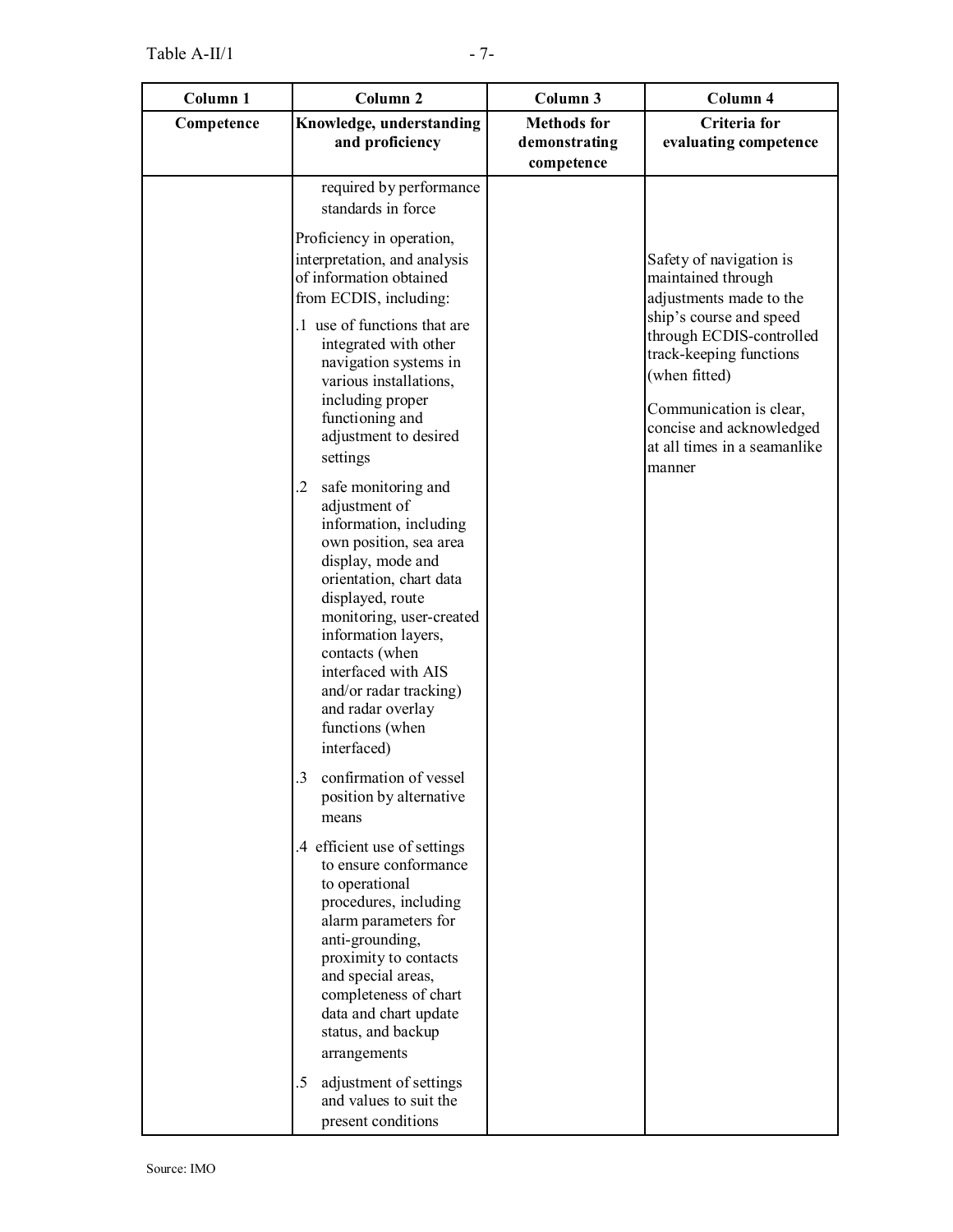| Column <sub>1</sub>                                                    | Column <sub>2</sub>                                                                                                                                                                                                                                                                                                                                                                                                          | Column 3                                                                                                                                                                                                                                                                                                | Column 4                                                                                                                                                                                                                                                                    |
|------------------------------------------------------------------------|------------------------------------------------------------------------------------------------------------------------------------------------------------------------------------------------------------------------------------------------------------------------------------------------------------------------------------------------------------------------------------------------------------------------------|---------------------------------------------------------------------------------------------------------------------------------------------------------------------------------------------------------------------------------------------------------------------------------------------------------|-----------------------------------------------------------------------------------------------------------------------------------------------------------------------------------------------------------------------------------------------------------------------------|
| Competence                                                             | Knowledge, understanding<br>and proficiency                                                                                                                                                                                                                                                                                                                                                                                  | <b>Methods</b> for<br>demonstrating<br>competence                                                                                                                                                                                                                                                       | Criteria for<br>evaluating competence                                                                                                                                                                                                                                       |
| Use of ECDIS to<br>maintain the safety of<br>navigation<br>(continued) | .6 situational awareness<br>while using ECDIS<br>including safe water and<br>proximity of hazards,<br>set and drift, chart data<br>and scale selection,<br>suitability of route,<br>contact detection and<br>management, and<br>integrity of sensors                                                                                                                                                                         |                                                                                                                                                                                                                                                                                                         |                                                                                                                                                                                                                                                                             |
| Respond to<br>emergencies                                              | <b>Emergency</b> procedures<br>Precautions for the<br>protection and safety of<br>passengers in emergency<br>situations<br>Initial action to be taken<br>following a collision or a<br>grounding; initial damage<br>assessment and control<br>Appreciation of the<br>procedures to be followed<br>for rescuing persons from<br>the sea, assisting a ship in<br>distress, responding to<br>emergencies which arise in<br>port | Examination and<br>assessment of<br>evidence obtained<br>from one or more of<br>the following:<br>$\cdot$ 1<br>approved<br>in-service<br>experience<br>$\cdot$<br>approved training<br>ship experience<br>$\cdot$ 3<br>approved<br>simulator training,<br>where appropriate<br>practical training<br>.4 | The type and scale of the<br>emergency is promptly<br>identified<br>Initial actions and, if<br>appropriate, manoeuvring of<br>the ship are in accordance<br>with contingency plans and<br>are appropriate to the<br>urgency of the situation and<br>nature of the emergency |
| Respond to a distress<br>signal at sea                                 | Search and rescue<br>Knowledge of the contents<br>of the International<br>Aeronautical and Maritime<br>Search and Rescue<br>(IAMSAR) Manual                                                                                                                                                                                                                                                                                  | Examination and<br>assessment of<br>evidence obtained<br>from practical<br>instruction or<br>approved simulator<br>training, where<br>appropriate                                                                                                                                                       | The distress or emergency<br>signal is immediately<br>recognized<br>Contingency plans and<br>instructions in standing<br>orders are implemented and<br>complied with                                                                                                        |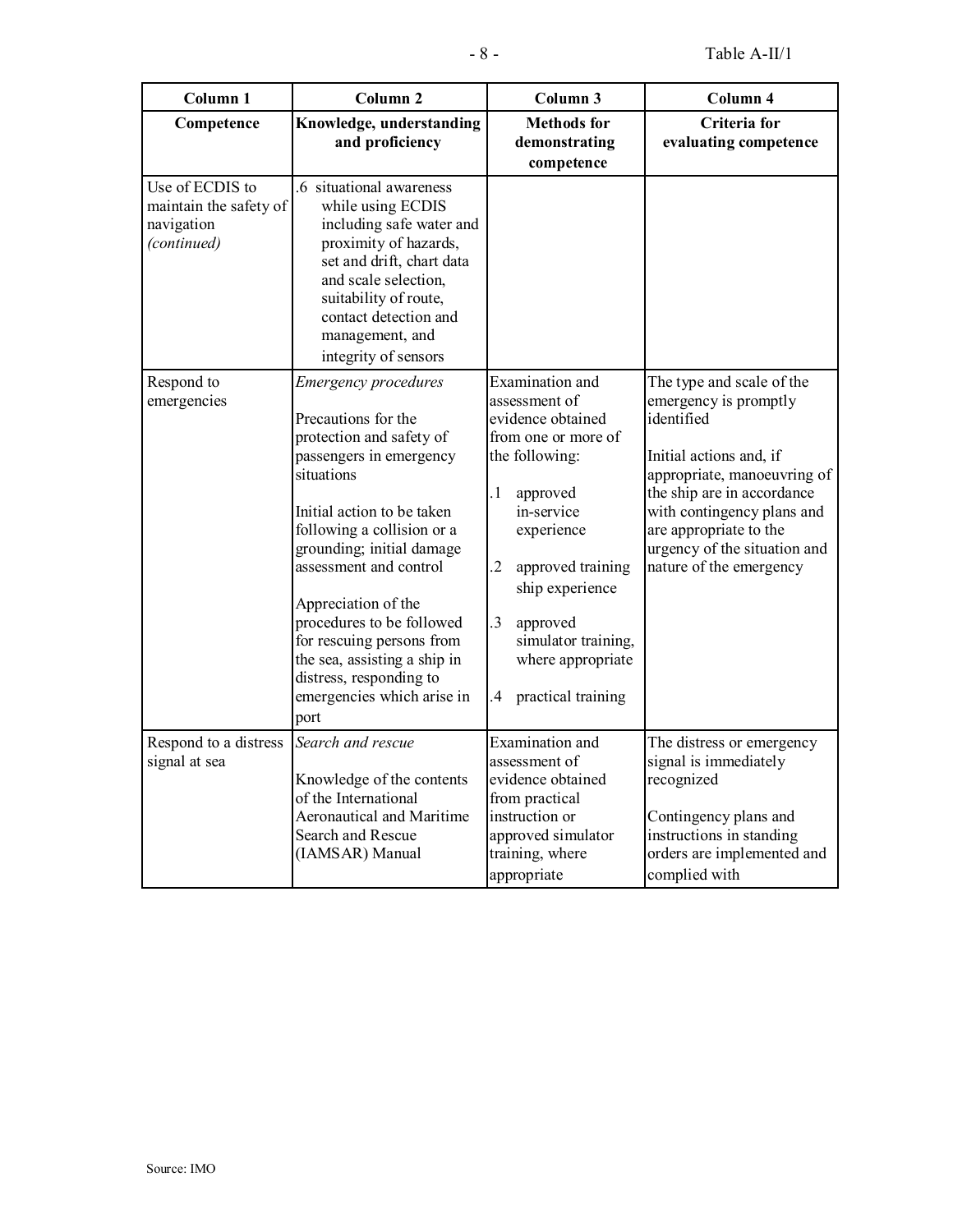| Column 1                                                                                                         | Column <sub>2</sub>                                                                                                                                                                                                                                                                                                                                                                                                                                                                                                                        | Column 3                                                                                   | Column 4                                                                                                                                                                              |
|------------------------------------------------------------------------------------------------------------------|--------------------------------------------------------------------------------------------------------------------------------------------------------------------------------------------------------------------------------------------------------------------------------------------------------------------------------------------------------------------------------------------------------------------------------------------------------------------------------------------------------------------------------------------|--------------------------------------------------------------------------------------------|---------------------------------------------------------------------------------------------------------------------------------------------------------------------------------------|
| Competence                                                                                                       | Knowledge, understanding<br>and proficiency                                                                                                                                                                                                                                                                                                                                                                                                                                                                                                | <b>Methods</b> for<br>demonstrating<br>competence                                          | Criteria for<br>evaluating competence                                                                                                                                                 |
| Use the IMO<br><b>Standard Marine</b><br>Communication<br>Phrases and use<br>English in written<br>and oral form | English language<br>Adequate knowledge of the<br>English language to enable<br>the officer to use charts and<br>other nautical publications,<br>to understand meteorological<br>information and messages<br>concerning ship's safety and<br>operation, to communicate<br>with other ships, coast<br>stations and VTS centres and<br>to perform the officer's<br>duties also with a<br>multilingual crew, including<br>the ability to use and<br>understand the IMO<br><b>Standard Marine</b><br><b>Communication Phrases</b><br>(IMO SMCP) | <b>Examination</b> and<br>assessment of evidence<br>obtained from practical<br>instruction | English language nautical<br>publications and messages<br>relevant to the safety of the<br>ship are correctly interpreted<br>or drafted<br>Communications are clear and<br>understood |
| Transmit and<br>receive<br>information by<br>visual signalling                                                   | Visual signalling<br>Ability to use the<br>International Code of Signals<br>Ability to transmit and<br>receive, by Morse light,<br>distress signal SOS as<br>specified in Annex IV of the<br><b>International Regulations</b><br>for Preventing Collisions<br>at Sea, 1972, as amended,<br>and appendix 1 of the<br>International Code of<br>Signals, and visual<br>signalling of single-letter<br>signals as also specified in<br>the International Code of<br>Signals                                                                    | Assessment of evidence<br>obtained from practical<br>instruction and/or<br>simulation      | Communications within the<br>operator's area of<br>responsibility are consistently<br>successful                                                                                      |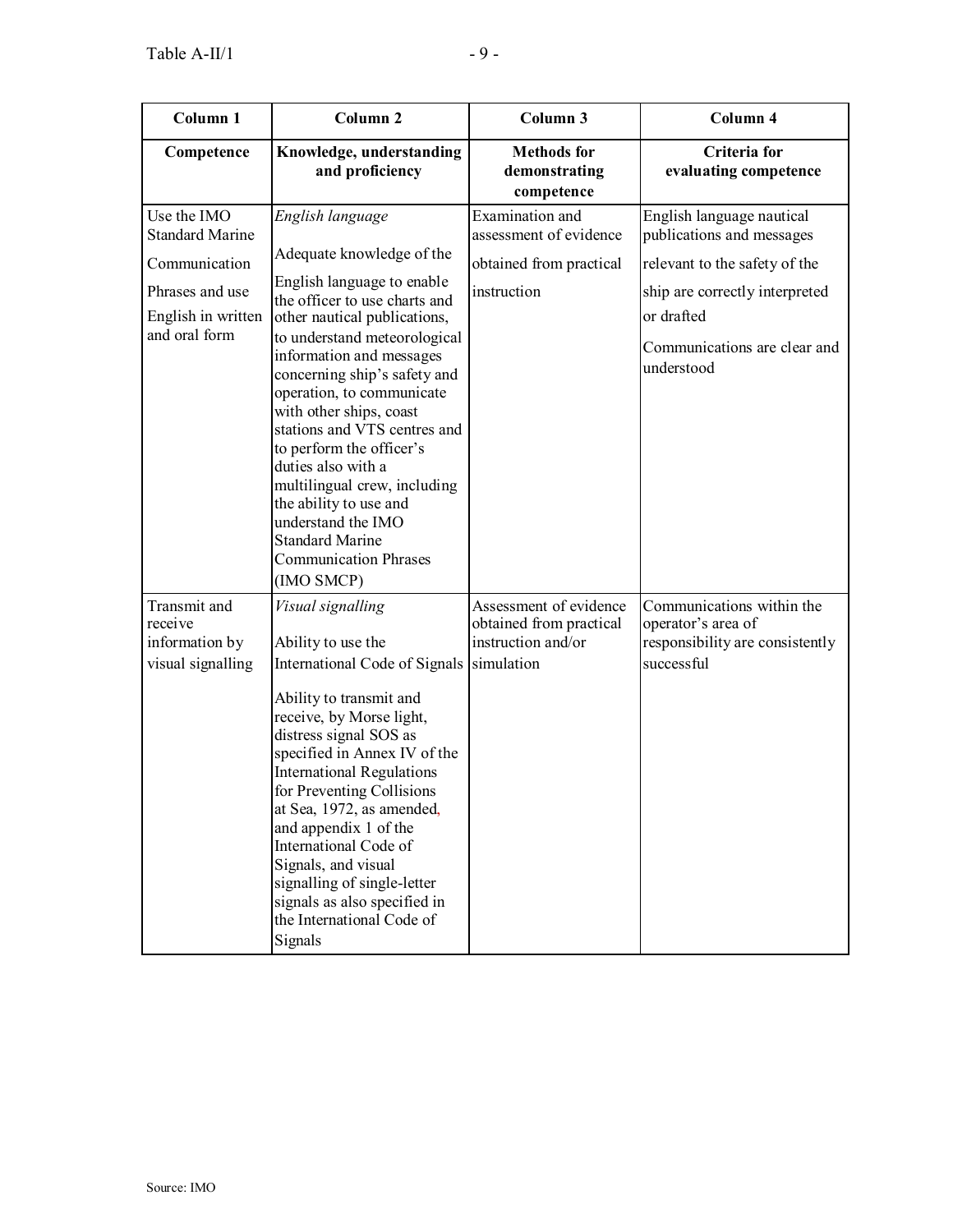| Column <sub>1</sub>   | Column <sub>2</sub>                                                                                                                                                                                                                                                                                                                                                                                         | Column 3                                                                                                                                                                                                                                | Column <sub>4</sub>                                                                                                 |
|-----------------------|-------------------------------------------------------------------------------------------------------------------------------------------------------------------------------------------------------------------------------------------------------------------------------------------------------------------------------------------------------------------------------------------------------------|-----------------------------------------------------------------------------------------------------------------------------------------------------------------------------------------------------------------------------------------|---------------------------------------------------------------------------------------------------------------------|
| Competence            | Knowledge, understanding<br>and proficiency                                                                                                                                                                                                                                                                                                                                                                 | <b>Methods</b> for<br>demonstrating<br>competence                                                                                                                                                                                       | Criteria for<br>evaluating competence                                                                               |
| Manoeuvre the<br>ship | Ship manoeuvring and<br>handling<br>Knowledge of:                                                                                                                                                                                                                                                                                                                                                           | <b>Examination</b> and<br>assessment of evidence<br>obtained from one or<br>more of the following:                                                                                                                                      | Safe operating limits of ship<br>propulsion, steering and power<br>systems are not exceeded in<br>normal manoeuvres |
|                       | the effects of<br>$\cdot$ 1<br>deadweight, draught,<br>trim, speed and<br>under-keel clearance on<br>turning circles and<br>stopping distances<br>the effects of wind and<br>2<br>current on ship handling<br>$\mathcal{E}$<br>manoeuvres and<br>procedures for the rescue<br>of person overboard<br>.4 squat, shallow-water and<br>similar effects<br>proper procedures for<br>.5<br>anchoring and mooring | approved in-service<br>. 1<br>experience<br>.2<br>approved training<br>ship experience<br>3<br>approved simulator<br>training, where<br>appropriate<br>approved training on<br>.4<br>a manned scale ship<br>model, where<br>appropriate | Adjustments made to the<br>ship's course and speed to<br>maintain safety of navigation                              |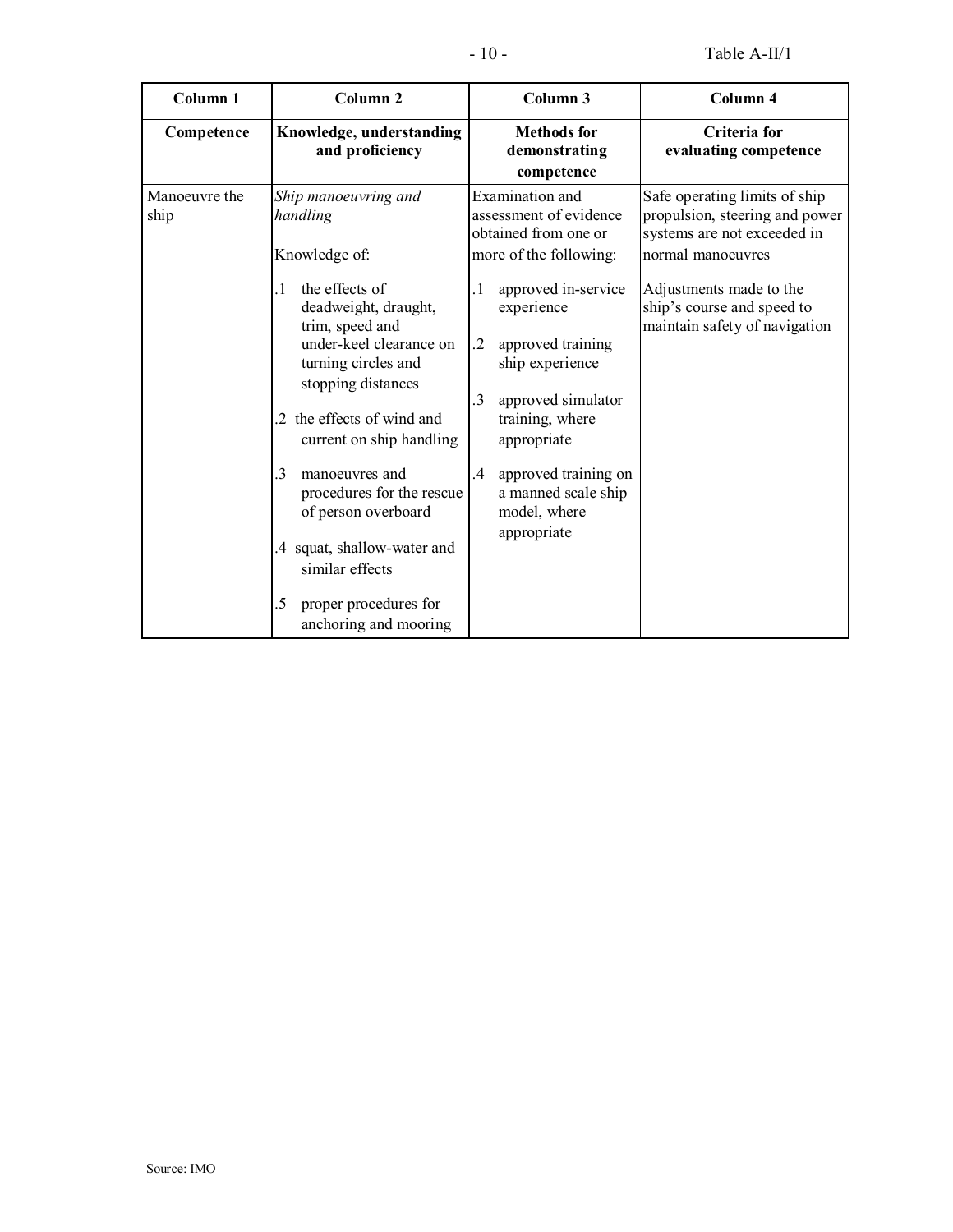| Column <sub>1</sub>                                                                                        | Column <sub>2</sub>                                                                                                                                                                                                                                                                                                                                                                                                                                                                                     | Column 3                                                                                                                                                                                                                                                                  | Column 4                                                                                                                                                                                                                                                                                                                                                                                                                                                                 |
|------------------------------------------------------------------------------------------------------------|---------------------------------------------------------------------------------------------------------------------------------------------------------------------------------------------------------------------------------------------------------------------------------------------------------------------------------------------------------------------------------------------------------------------------------------------------------------------------------------------------------|---------------------------------------------------------------------------------------------------------------------------------------------------------------------------------------------------------------------------------------------------------------------------|--------------------------------------------------------------------------------------------------------------------------------------------------------------------------------------------------------------------------------------------------------------------------------------------------------------------------------------------------------------------------------------------------------------------------------------------------------------------------|
| Competence                                                                                                 | Knowledge, understanding<br>and proficiency                                                                                                                                                                                                                                                                                                                                                                                                                                                             | <b>Methods</b> for<br>demonstrating<br>competence                                                                                                                                                                                                                         | Criteria for<br>evaluating competence                                                                                                                                                                                                                                                                                                                                                                                                                                    |
| Monitor the<br>loading, stowage,<br>securing, care<br>during the voyage<br>and the unloading<br>of cargoes | Cargo handling, stowage<br>and securing<br>Knowledge of the effect of<br>cargo, including heavy lifts,<br>on the seaworthiness and<br>stability of the ship<br>Knowledge of safe handling,<br>stowage and securing of<br>cargoes, including dangerous,<br>hazardous and harmful<br>cargoes, and their effect on<br>the safety of life and of the<br>ship<br>Ability to establish and<br>maintain effective<br>communications during                                                                     | <b>Examination</b> and<br>assessment of evidence<br>obtained from one or<br>more of the following:<br>$\cdot$<br>approved in-service<br>experience<br>$\cdot$<br>approved training<br>ship experience<br>.3<br>approved simulator<br>training, where<br>appropriate       | Cargo operations are carried<br>out in accordance with the<br>cargo plan or other<br>documents and established<br>safety rules/regulations,<br>equipment operating<br>instructions and shipboard<br>stowage limitations<br>The handling of dangerous,<br>hazardous and harmful<br>cargoes complies with<br>international regulations and<br>recognized standards and<br>codes of safe practice<br>Communications are clear,<br>understood and consistently<br>successful |
| Inspect and report<br>defects and<br>damage to cargo<br>spaces, hatch<br>covers and ballast<br>tanks       | loading and unloading<br>Knowledge and ability to<br>explain where to look for<br>damage and defects most<br>commonly encountered due<br>to:<br>loading and unloading<br>.1<br>operations<br>2<br>corrosion<br>.3<br>severe weather<br>conditions<br>Ability to state which parts<br>of the ship shall be inspected<br>each time in order to cover<br>all parts within a given<br>period of time<br>Identify those elements of<br>the ship structure which are<br>critical to the safety of the<br>ship | <b>Examination</b> and<br>assessment of evidence<br>obtained from one or<br>more of the following:<br>$\cdot$<br>approved in-service<br>experience<br>$\overline{2}$<br>approved training<br>ship experience<br>3<br>approved simulator<br>training, where<br>appropriate | The inspections are carried<br>out in accordance with<br>laid-down procedures, and<br>defects and damage are<br>detected and properly<br>reported<br>Where no defects or damage<br>are detected, the evidence<br>from testing and examination<br>clearly indicates adequate<br>competence in adhering to<br>procedures and ability to<br>distinguish between normal<br>and defective or damaged<br>parts of the ship                                                     |

## **Function: Cargo handling and stowage at the operational level**

It should be understood that deck officers need not be qualified in the survey of ships.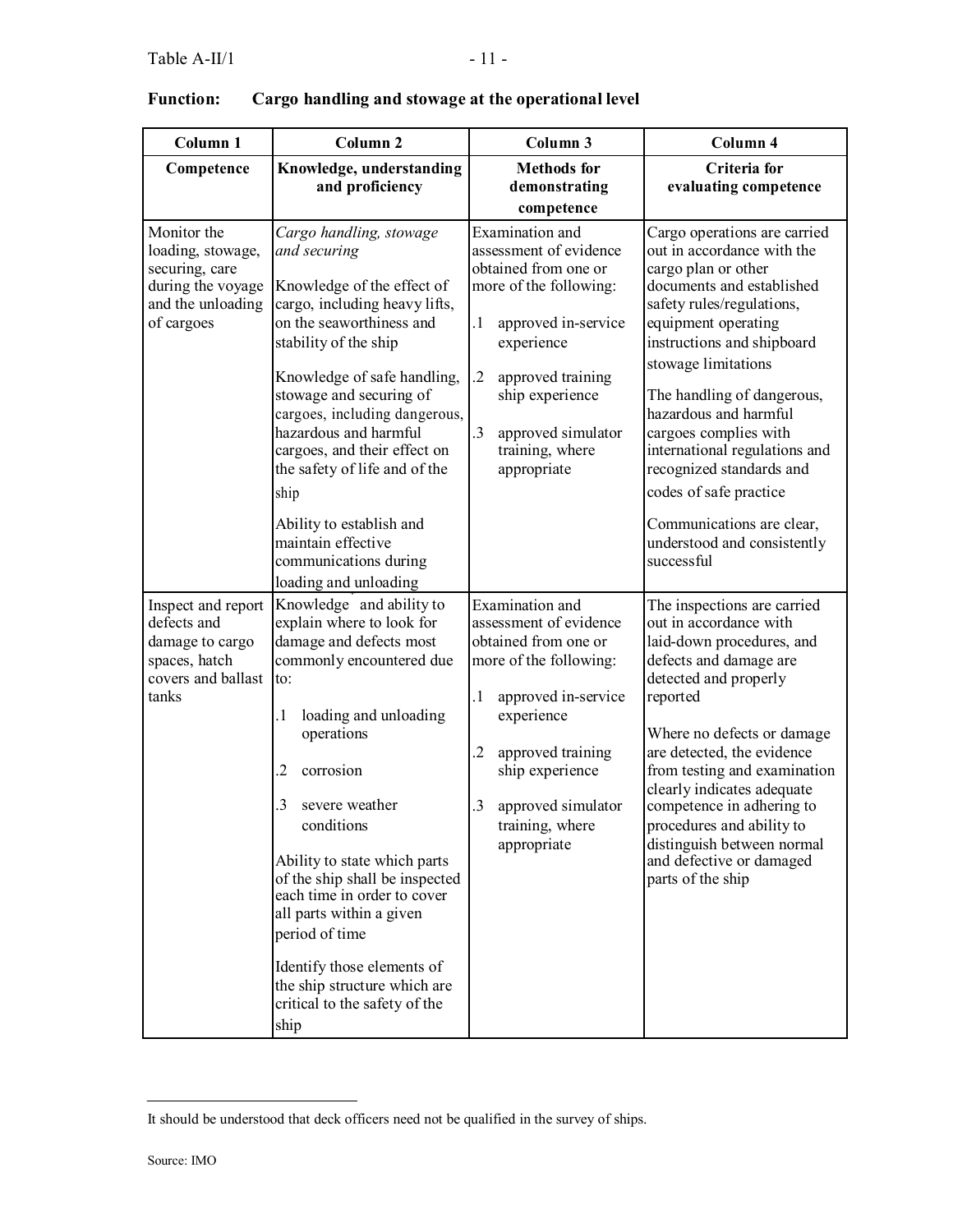| Column 1                                                                                                            | Column 2                                                                                                                                                                                                                                                                                                                                                             | Column 3                                          | Column 4                              |
|---------------------------------------------------------------------------------------------------------------------|----------------------------------------------------------------------------------------------------------------------------------------------------------------------------------------------------------------------------------------------------------------------------------------------------------------------------------------------------------------------|---------------------------------------------------|---------------------------------------|
| Competence                                                                                                          | Knowledge, understanding<br>and proficiency                                                                                                                                                                                                                                                                                                                          | <b>Methods</b> for<br>demonstrating<br>competence | Criteria for<br>evaluating competence |
| Inspect and report<br>defects and<br>damage to cargo<br>spaces, hatch<br>covers and ballast<br>tanks<br>(continued) | State the causes of corrosion<br>in cargo spaces and ballast<br>tanks and how corrosion can<br>be identified and prevented<br>Knowledge of procedures on<br>how the inspections shall be<br>carried out<br>Ability to explain how to<br>ensure reliable detection of<br>defects and damages<br>Understanding of the<br>purpose of the "enhanced<br>survey programme" |                                                   |                                       |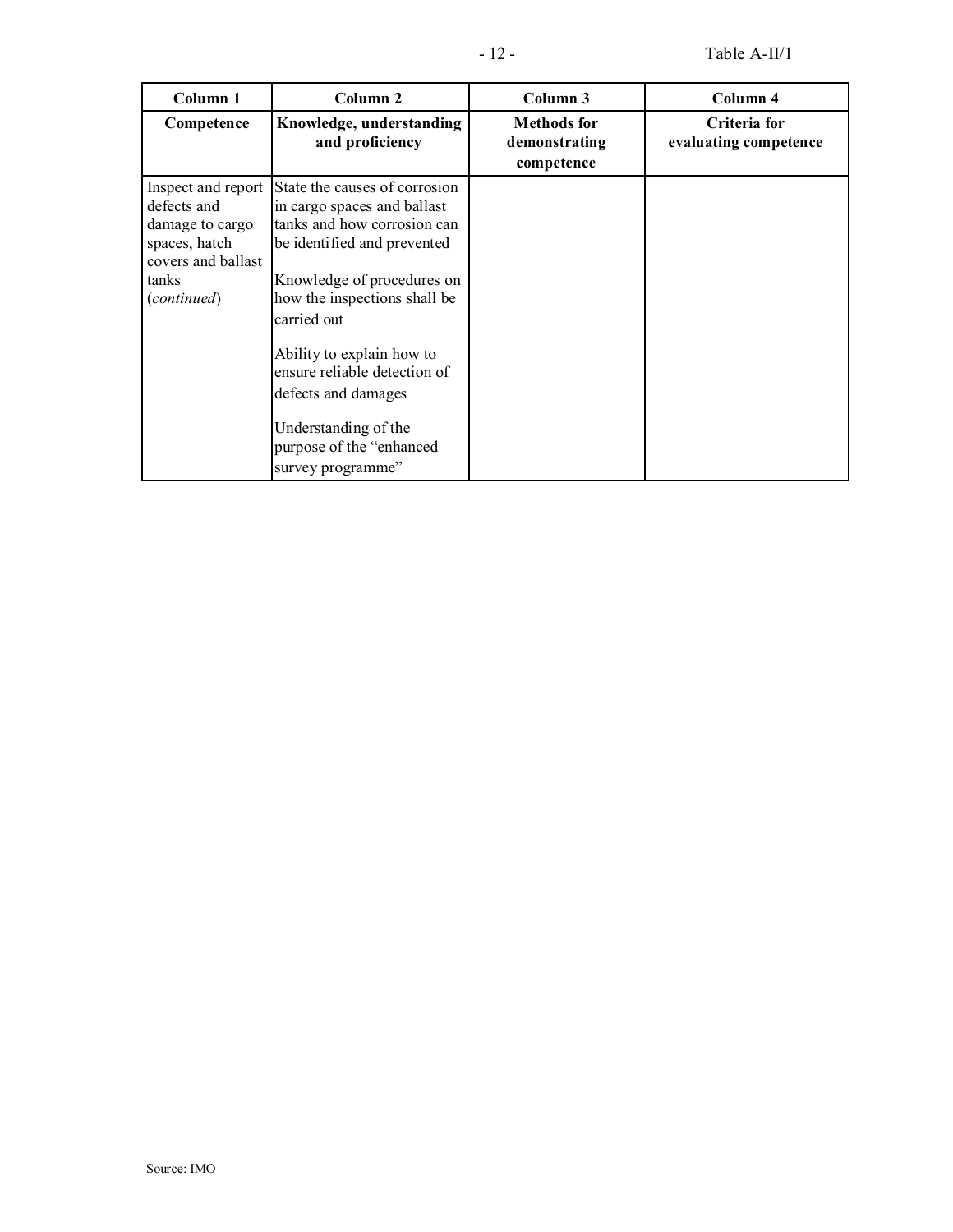| iction:<br>Controlling the operation of the ship and care for persons on board at the<br>operational level |                                                                                                                                                                  |                                                                                             |                                                                                                          |
|------------------------------------------------------------------------------------------------------------|------------------------------------------------------------------------------------------------------------------------------------------------------------------|---------------------------------------------------------------------------------------------|----------------------------------------------------------------------------------------------------------|
| Column 1                                                                                                   | Column 2                                                                                                                                                         | Column 3                                                                                    | Column 4                                                                                                 |
| Competence                                                                                                 | Knowledge, understanding<br>and proficiency                                                                                                                      | <b>Methods for</b><br>demonstrating<br>competence                                           | Criteria for<br>evaluating comp                                                                          |
| sure<br>npliance with<br>lution-<br>vention<br>uirements                                                   | Prevention of pollution of the<br>marine environment and<br><i>anti-pollution procedures</i><br>Knowledge of the precautions<br>to be taken to prevent pollution | Examination and<br>assessment of evidence<br>obtained from one or<br>more of the following: | Procedures for mon<br>shipboard operation<br>ensuring compliand<br>MARPOL requiren<br>are fully observed |
|                                                                                                            |                                                                                                                                                                  | approved in-service                                                                         |                                                                                                          |

## **Function: Controlling the operation of the ship and care for persons on board at the operational**

| Column <sub>1</sub>                                                   | Column <sub>2</sub>                                                                                                                                                                                                                                                                                                                                                                                                                                                      | Column 3                                                                                                                                                                                                                                                                                                           | Column 4                                                                                                                                                                                                                                       |
|-----------------------------------------------------------------------|--------------------------------------------------------------------------------------------------------------------------------------------------------------------------------------------------------------------------------------------------------------------------------------------------------------------------------------------------------------------------------------------------------------------------------------------------------------------------|--------------------------------------------------------------------------------------------------------------------------------------------------------------------------------------------------------------------------------------------------------------------------------------------------------------------|------------------------------------------------------------------------------------------------------------------------------------------------------------------------------------------------------------------------------------------------|
| Competence                                                            | Knowledge, understanding<br>and proficiency                                                                                                                                                                                                                                                                                                                                                                                                                              | <b>Methods</b> for<br>demonstrating<br>competence                                                                                                                                                                                                                                                                  | Criteria for<br>evaluating competence                                                                                                                                                                                                          |
| Ensure<br>compliance with<br>pollution-<br>prevention<br>requirements | Prevention of pollution of the<br>marine environment and<br>anti-pollution procedures<br>Knowledge of the precautions<br>to be taken to prevent pollution<br>of the marine environment<br>Anti-pollution procedures and<br>all associated equipment<br>Importance of proactive<br>measures to protect the marine<br>environment                                                                                                                                          | Examination and<br>assessment of evidence<br>obtained from one or<br>more of the following:<br>$\cdot$<br>approved in-service<br>experience<br>$\cdot$<br>approved training<br>ship experience<br>.3<br>approved training                                                                                          | Procedures for monitoring<br>shipboard operations and<br>ensuring compliance with<br><b>MARPOL</b> requirements<br>are fully observed<br>Actions to ensure that a<br>positive environmental<br>reputation is maintained                        |
| Maintain<br>seaworthiness of<br>the ship                              | Ship stability<br>Working knowledge and<br>application of stability, trim and<br>stress tables, diagrams and<br>stress-calculating equipment<br>Understanding of fundamental<br>actions to be taken in the event<br>of partial loss of intact<br>buoyancy<br>Understanding of the<br>fundamentals of watertight<br>integrity<br>Ship construction<br>General knowledge of the<br>principal structural members of<br>a ship and the proper names for<br>the various parts | Examination and<br>assessment of evidence<br>obtained from one or<br>more of the following:<br>approved in-service<br>$\cdot$<br>experience<br>$\cdot$<br>approved training<br>ship experience<br>.3<br>approved simulator<br>training, where<br>appropriate<br>.4<br>approved<br>laboratory<br>equipment training | The stability conditions<br>comply with the IMO<br>intact stability criteria<br>under all conditions of<br>loading<br>Actions to ensure and<br>maintain the watertight<br>integrity of the ship are in<br>accordance with accepted<br>practice |
| Prevent, control<br>and fight fires on<br>board                       | Fire prevention and<br>fire-fighting appliances<br>Ability to organize fire drills<br>Knowledge of classes and<br>chemistry of fire<br>Knowledge of fire-fighting<br>systems                                                                                                                                                                                                                                                                                             | Assessment of evidence<br>obtained from approved<br>fire-fighting training<br>and experience as set<br>out in section A-VI/3                                                                                                                                                                                       | The type and scale of the<br>problem is promptly<br>identified and initial<br>actions conform with the<br>emergency procedure and<br>contingency plans for the<br>ship<br>Evacuation, emergency<br>shutdown and isolation                      |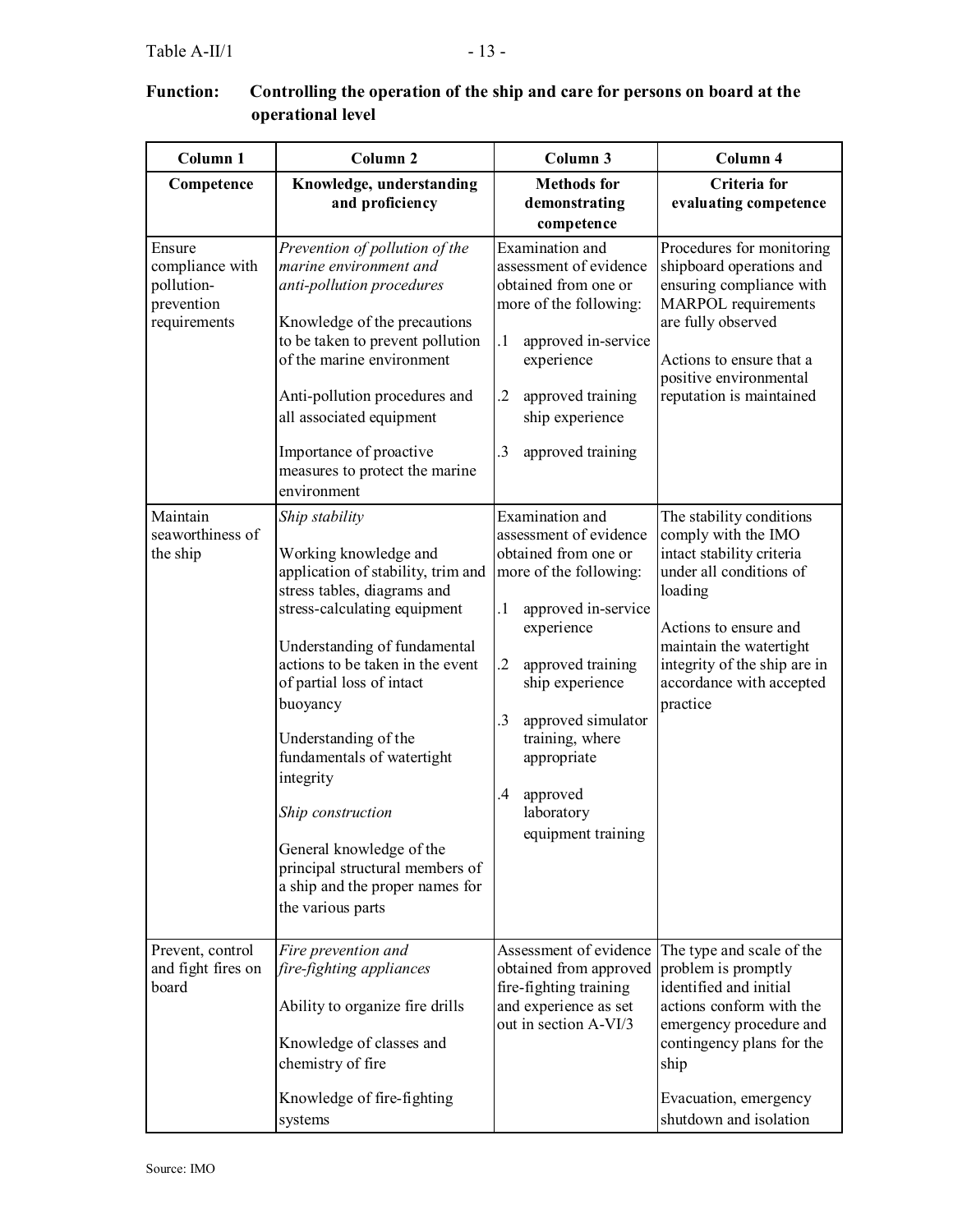| Column <sub>1</sub>                                       | Column <sub>2</sub>                                                                                                                                                                                                                                                                                                                 | Column 3                                                                                                                                                    | Column 4                                                                                                                                                                                                                                                                                                           |
|-----------------------------------------------------------|-------------------------------------------------------------------------------------------------------------------------------------------------------------------------------------------------------------------------------------------------------------------------------------------------------------------------------------|-------------------------------------------------------------------------------------------------------------------------------------------------------------|--------------------------------------------------------------------------------------------------------------------------------------------------------------------------------------------------------------------------------------------------------------------------------------------------------------------|
| Competence                                                | Knowledge, understanding<br>and proficiency                                                                                                                                                                                                                                                                                         | <b>Methods</b> for<br>demonstrating<br>competence                                                                                                           | Criteria for<br>evaluating competence                                                                                                                                                                                                                                                                              |
|                                                           | Knowledge of action to be<br>taken in the event of fire,<br>including fires involving oil<br>systems                                                                                                                                                                                                                                |                                                                                                                                                             | procedures are appropriate<br>to the nature of the<br>emergency and are<br>implemented promptly<br>The order of priority and<br>the levels and time-scales<br>of making reports and<br>informing personnel on<br>board are relevant to the<br>nature of the emergency<br>and reflect the urgency of<br>the problem |
| Operate<br>life-saving<br>appliances                      | Life-saving<br>Ability to organize abandon<br>ship drills and knowledge of the<br>operation of survival craft and<br>rescue boats, their launching<br>appliances and arrangements,<br>and their equipment, including<br>radio life-saving appliances,<br>satellite EPIRBs, SARTs,<br>immersion suits and thermal<br>protective aids | Assessment of evidence<br>obtained from approved<br>training and experience<br>as set out in section<br>A-VI/2, paragraphs 1 to<br>$\overline{\mathcal{A}}$ | Actions in responding to<br>abandon ship and survival<br>situations are appropriate<br>to the prevailing<br>circumstances and<br>conditions and comply<br>with accepted safety<br>practices and standards                                                                                                          |
| Apply medical<br>first aid on board<br>ship               | Medical aid<br>Practical application of medical<br>guides and advice by radio,<br>including the ability to take<br>effective action based on such<br>knowledge in the case of<br>accidents or illnesses that are<br>likely to occur on board ship                                                                                   | Assessment of evidence The identification of<br>obtained from approved<br>training as set out in<br>section A-VI/4,<br>paragraphs 1 to 3                    | probable cause, nature and<br>extent of injuries or<br>conditions is prompt and<br>treatment minimizes<br>immediate threat to life                                                                                                                                                                                 |
| Monitor<br>compliance with<br>legislative<br>requirements | Basic working knowledge of the<br>relevant IMO conventions<br>concerning safety of life at sea,<br>security and protection of the<br>marine environment                                                                                                                                                                             | obtained from<br>examination or<br>approved training                                                                                                        | Assessment of evidence  Legislative requirements<br>relating to safety of life at<br>sea, security and protection<br>of the marine environment<br>are correctly identified                                                                                                                                         |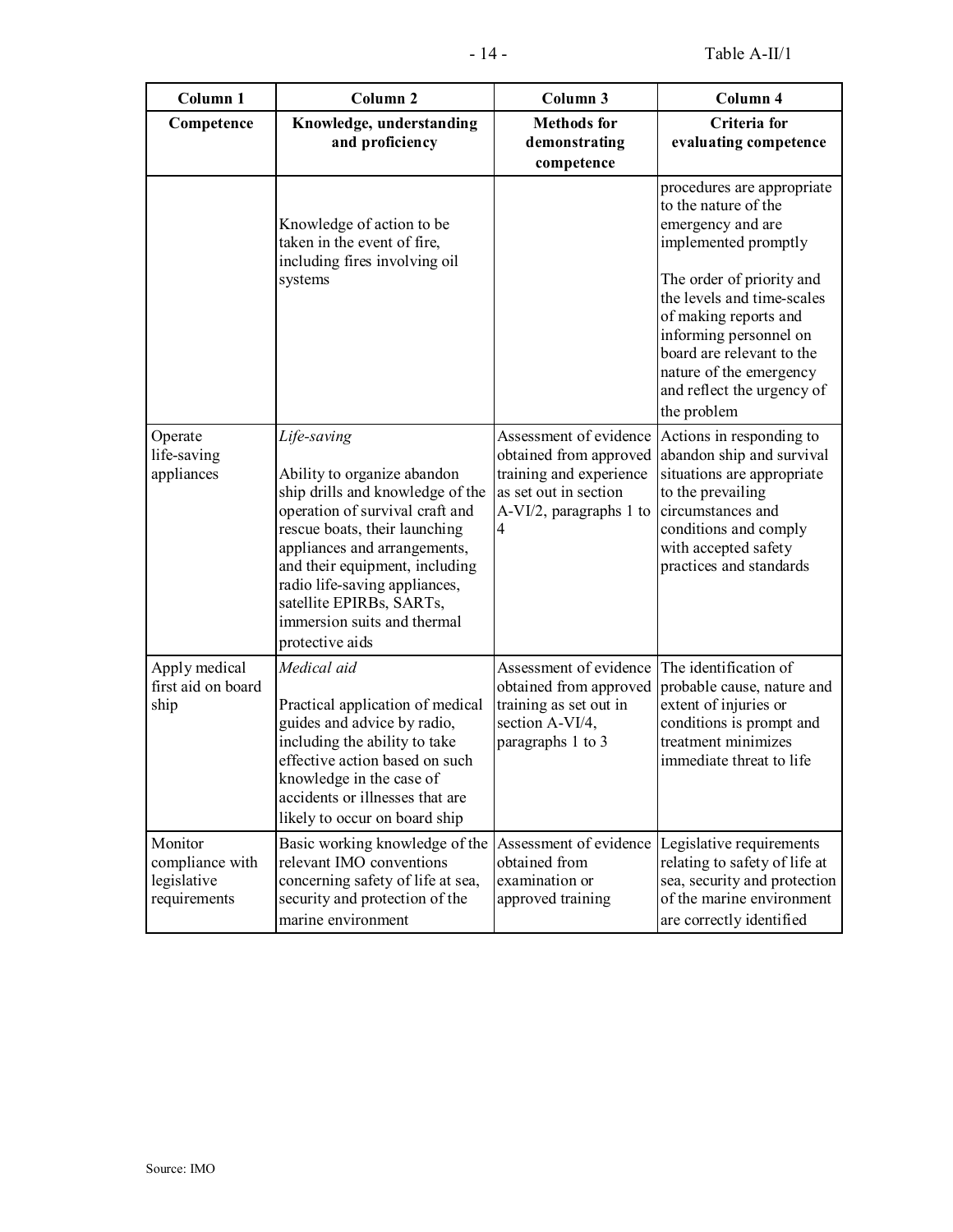| Column 1                                                  | Column <sub>2</sub>                                                                                                                                                                                                                                                                                                                                                                                        | Column 3                                                                                                                                                                                                   | Column 4                                                                                                                                                                                                                                                                                                                                                                                                                                                                     |
|-----------------------------------------------------------|------------------------------------------------------------------------------------------------------------------------------------------------------------------------------------------------------------------------------------------------------------------------------------------------------------------------------------------------------------------------------------------------------------|------------------------------------------------------------------------------------------------------------------------------------------------------------------------------------------------------------|------------------------------------------------------------------------------------------------------------------------------------------------------------------------------------------------------------------------------------------------------------------------------------------------------------------------------------------------------------------------------------------------------------------------------------------------------------------------------|
| Competence                                                | Knowledge, understanding<br>and proficiency                                                                                                                                                                                                                                                                                                                                                                | <b>Methods</b> for<br>demonstrating<br>competence                                                                                                                                                          | Criteria for<br>evaluating competence                                                                                                                                                                                                                                                                                                                                                                                                                                        |
| Application of<br>leadership and<br>teamworking<br>skills | Working knowledge of<br>shipboard personnel<br>management and training<br>A knowledge of related<br>international maritime<br>conventions and<br>recommendations, and national<br>legislation<br>Ability to apply task and<br>workload management,<br>including:<br>.1 planning and co-ordination<br>personnel assignment<br>2<br>time and resource<br>3<br>constraints<br>prioritization<br>$\mathcal{A}$ | Assessment of evidence<br>obtained from one or<br>more of the following:<br>approved training<br>$\cdot$<br>$\overline{2}$<br>approved in-service<br>experience<br>$\cdot$ 3<br>practical<br>demonstration | The crew are allocated<br>duties and informed of<br>expected standards of<br>work and behaviour in a<br>manner appropriate to the<br>individuals concerned<br>Training objectives and<br>activities are based on<br>assessment of current<br>competence and<br>capabilities and<br>operational requirements<br>Operations are<br>demonstrated to be in<br>accordance with applicable<br>rules                                                                                |
|                                                           | Knowledge and ability to apply<br>effective resource management:<br>allocation, assignment, and<br>prioritization of resources<br>effective communication<br>onboard and ashore<br>3 decisions reflect<br>consideration of team<br>experiences<br>.4 assertiveness and leadership,<br>including motivation<br>obtaining and maintaining<br>.5<br>situational awareness                                     |                                                                                                                                                                                                            | Operations are planned<br>and resources are allocated<br>as needed in correct<br>priority to perform<br>necessary tasks<br>Communication is clearly<br>and unambiguously given<br>and received<br>Effective leadership<br>behaviours are<br>demonstrated<br>Necessary team member(s)<br>share accurate<br>understanding of current<br>and predicted vessel status<br>and operational status and<br>external environment<br>Decisions are most<br>effective for the situation |